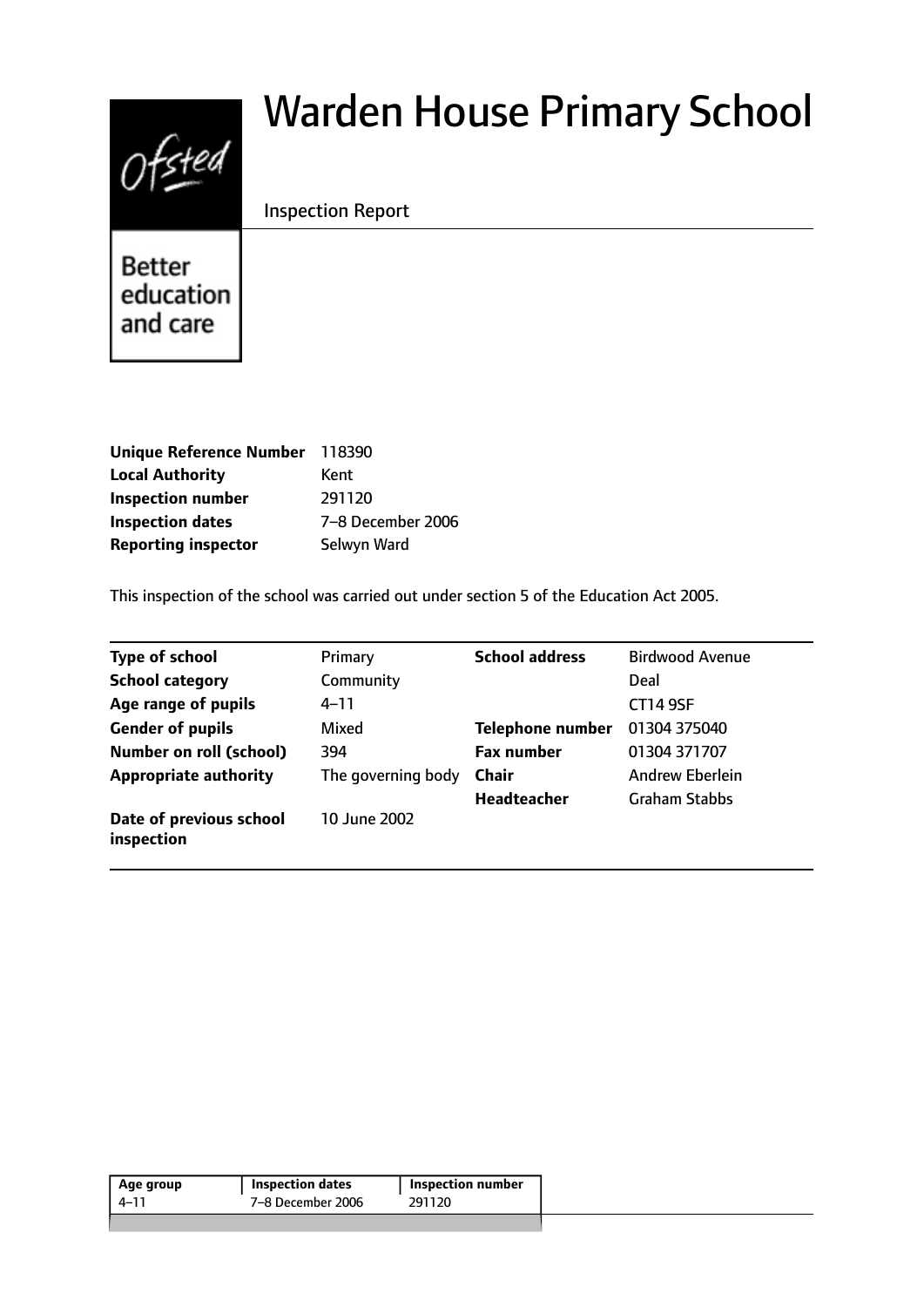© Crown copyright 2006

Website: www.ofsted.gov.uk

This document may be reproduced in whole or in part for non-commercial educational purposes, provided that the information quoted is reproduced without adaptation and the source and date of publication are stated.

Further copies of this report are obtainable from the school. Under the Education Act 2005, the school must provide a copy of this report free of charge to certain categories of people. A charge not exceeding the full cost of reproduction may be made for any other copies supplied.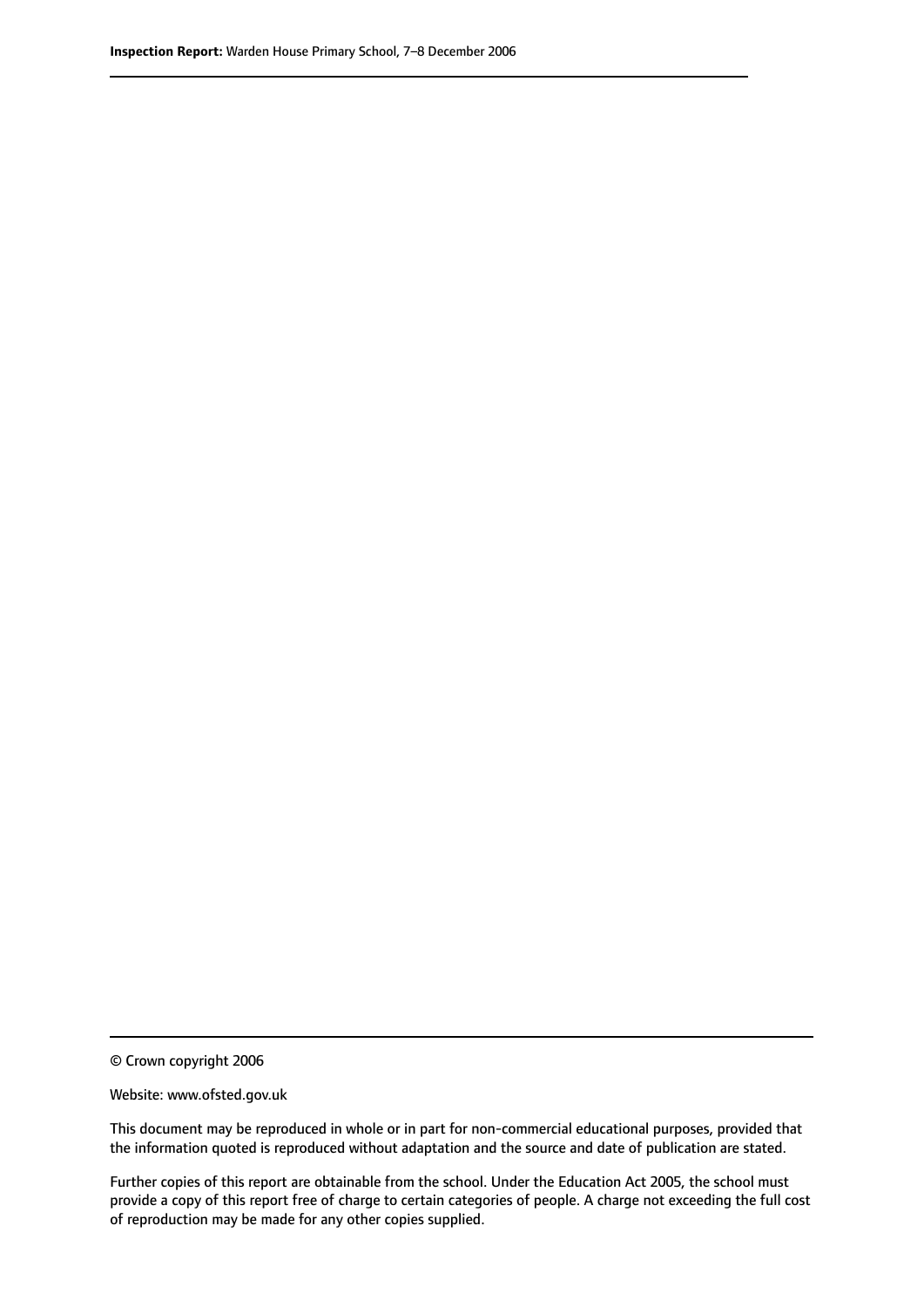# **Introduction**

The inspection was carried out by three Additional Inspectors.

# **Description of the school**

This larger-than-average school has two classes for each year group. It includes a wide range of extended services, including a breakfast and after-school club as well as holiday activities for its pupils. Additional support is provided for families with social problems. The number of pupils with learning difficulties is broadly average.

#### **Key for inspection grades**

| Grade 1 | Outstanding  |
|---------|--------------|
| Grade 2 | Good         |
| Grade 3 | Satisfactory |
| Grade 4 | Inadequate   |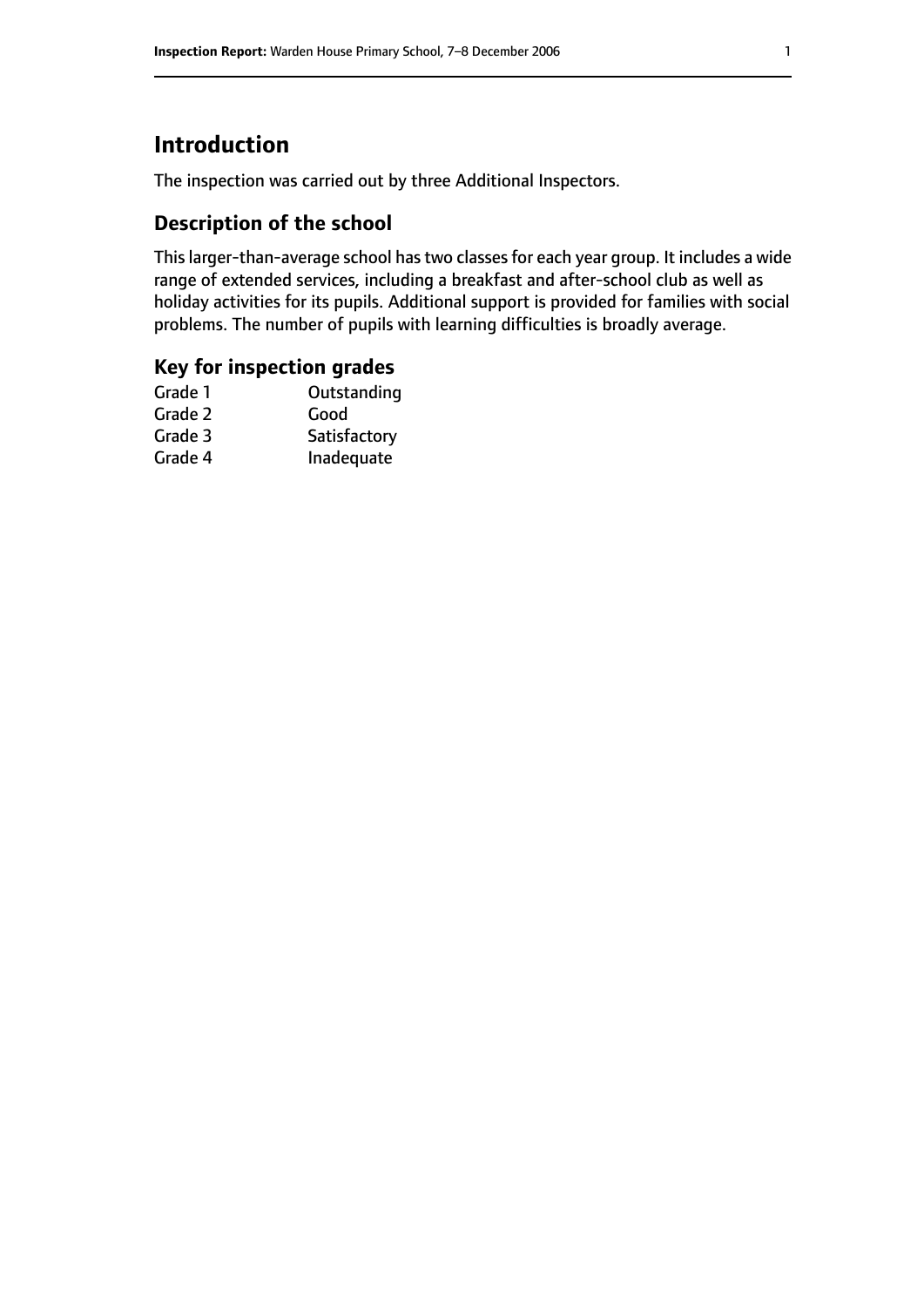# **Overall effectiveness of the school**

#### **Grade: 3**

The average standards attained in the Year 6 national tests represent satisfactory achievement. They show that the school provides a satisfactory education for its pupils. This school is fast improving, however, and a great many features are now good. The curriculum is good because it brings different subjects together to help make learning relevant and fun. Thanks to this, and a diet of good teaching, pupils are making good progress in lessons. This has not always been the case in the past, when the school's tracking data shows that pupils made much less progress in some classes than in others. As a parent perceptively put it, their child had 'had ups and downs with their learning,' with 'great progress in some years but not a lot in others'. This will be a good school when the now much more consistently good progress in lessons is sustained and demonstrated through improved national test scores.

The most striking feature of this school is the pupils' outstanding personal development. This starts in the Reception classes. Although overall standards by the start of Year 1 remain below expectations, children make particularly good progress in their personal and social development, quickly learning the school's orderly routines. Parents particularly commend the school's effectiveness in raising pupils' self-esteem, describing the school as 'very good in building children's confidence and teaching them independence'. This results in children wanting to learn and do well, so they behave very well and work hard in lessons. The school has achieved this success through its exceptionally strong care, guidance and support. Virtually all pupils describe the school as 'caring and welcoming' where they are made to feel safe and secure. Pupils also benefit from the very strong partnership that the school has developed with their parents. Families are kept very well informed and many benefit from the range of extended services provided, including the breakfast and after-school clubs. As one parent wrote, 'Without this safe facility, I would struggle to balance working life with parenthood'.

Pupils with learning difficulties are especially well supported by knowledgeable teaching assistants who work in close partnership with class teachers. This enables these pupils to make particularly good progress. It is the most able pupils who have not always done as well as they could. This has been recognised by the school, with a more concerted effort now being made to match work in lessons to pupils' different abilities. Although there are notable opportunities for pupils who show a gift for art or music, not enough is done to swiftly identify all those pupils who are gifted and talented so that they can benefit from appropriately tailored provision.

The significant improvements seen in the school are a tribute to its good leadership and management. A parent describes how the headteacher 'devotes all his efforts into making each individual child feel very important'. The headteacher and school leaders have been equally effective at building a staff team with a shared commitment to school improvement. The school's self-evaluation is accurate and is used effectively to adapt and develop provision. For example, grouping pupils into ability sets in mathematics was found to work and so has been extended to other subjects. The school has amply demonstrated its good capacity to continue to improve.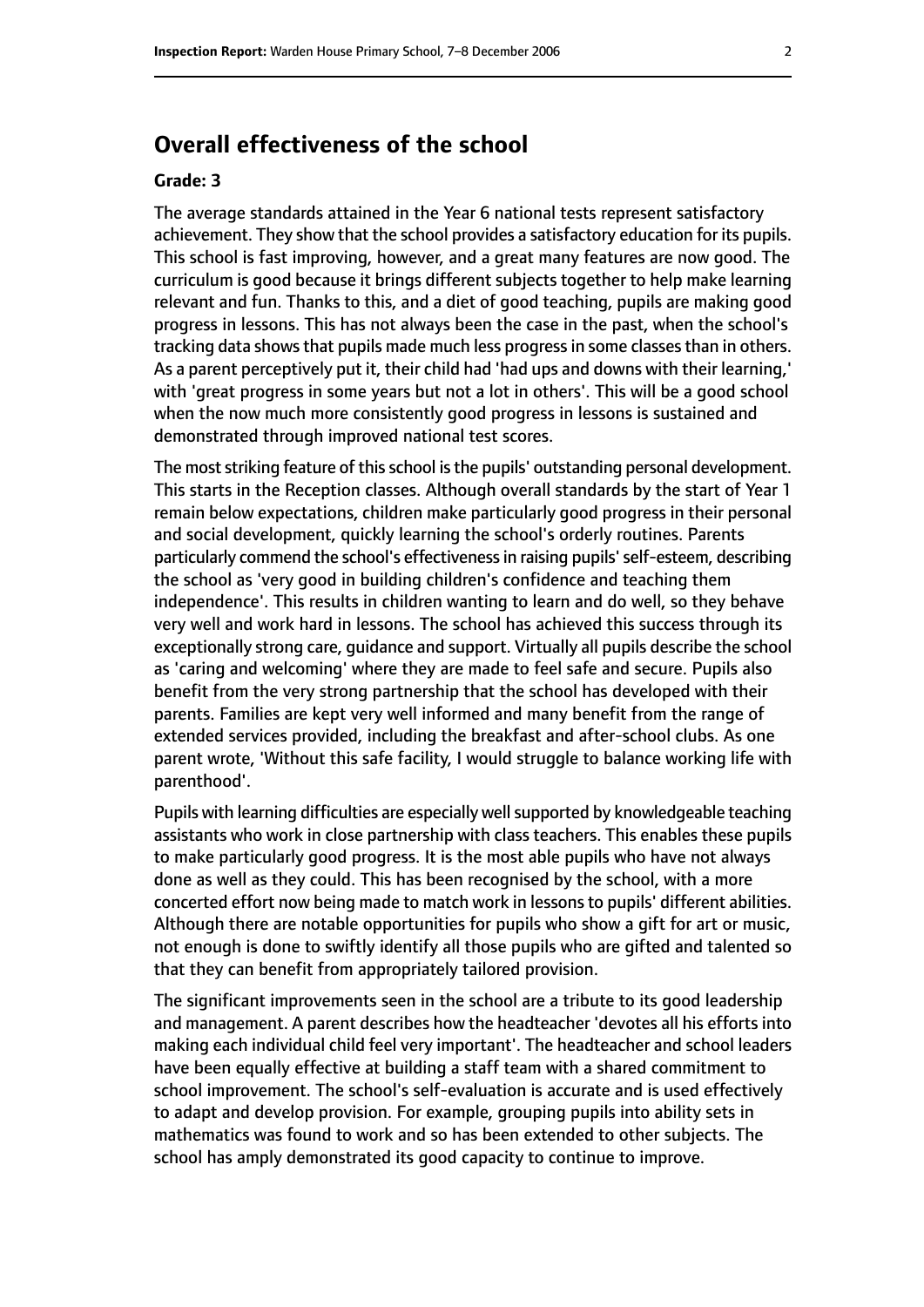#### **What the school should do to improve further**

- Ensure that the good progress that pupils are now making in lessons is sustained and translated into improved results in the national tests.
- Put in place more comprehensive systems for identifying and providing for gifted and talented pupils.

# **Achievement and standards**

#### **Grade: 3**

Children start school with below-average skills, particularly in speech and language. By the end of the Reception Year, they are still below the expected levels for their age, but they achieve particularly well in their social development. Standards in the national assessments in Year 2 have varied but they have been below average in recent years. In the national tests taken in Year 6, standards have been broadly average. This represents satisfactory achievement. Pupils with learning difficulties do well because they are well supported in lessons. However, more-able pupils have not always achieved as well as they could because they have not always been set challenging enough work. The school has recognised this and has taken steps to raise these pupils' attainment. Teachers are now increasingly matching work more closely to pupils' ability and this has already resulted in better progress being made in lessons. Nevertheless, the school is still not identifying all its gifted and talented pupils early enough to provide specifically for them.

# **Personal development and well-being**

#### **Grade: 1**

Pupils' spiritual, moral, social and cultural development is outstanding. Pupils thoroughly enjoy coming to school because 'Teachers make the work fun'. One parent described how 'On the rare occasion when my daughter isill, we have temper tantrums because she does not want to stay at home'. Pupils' enthusiasm for school is reflected in their good attendance and punctuality. Pupils feel safe and secure. This allows them to grow in confidence and to enjoy lessons. Behaviour around the school and in lessons is very good which, pupils say, sometimes contrasts with their behaviour outside of school! Within school, pupils are polite, considerate and respectful. They know how to work and play safely. Older pupils are involved in helping others by being trained as 'Buddies' to support younger or lonely pupils in making friends.

All pupils appreciate the importance of a healthy diet and the need for regular exercise. They are keen to attend the wide range of extra-curricular activities, especially in sport and arts. They appreciate the responsibility given by their membership of the school council. They are proud of the changes they have helped to make. Pupils are satisfactorily prepared for their future economic well-being because their key literacy and numeracy skills are sound.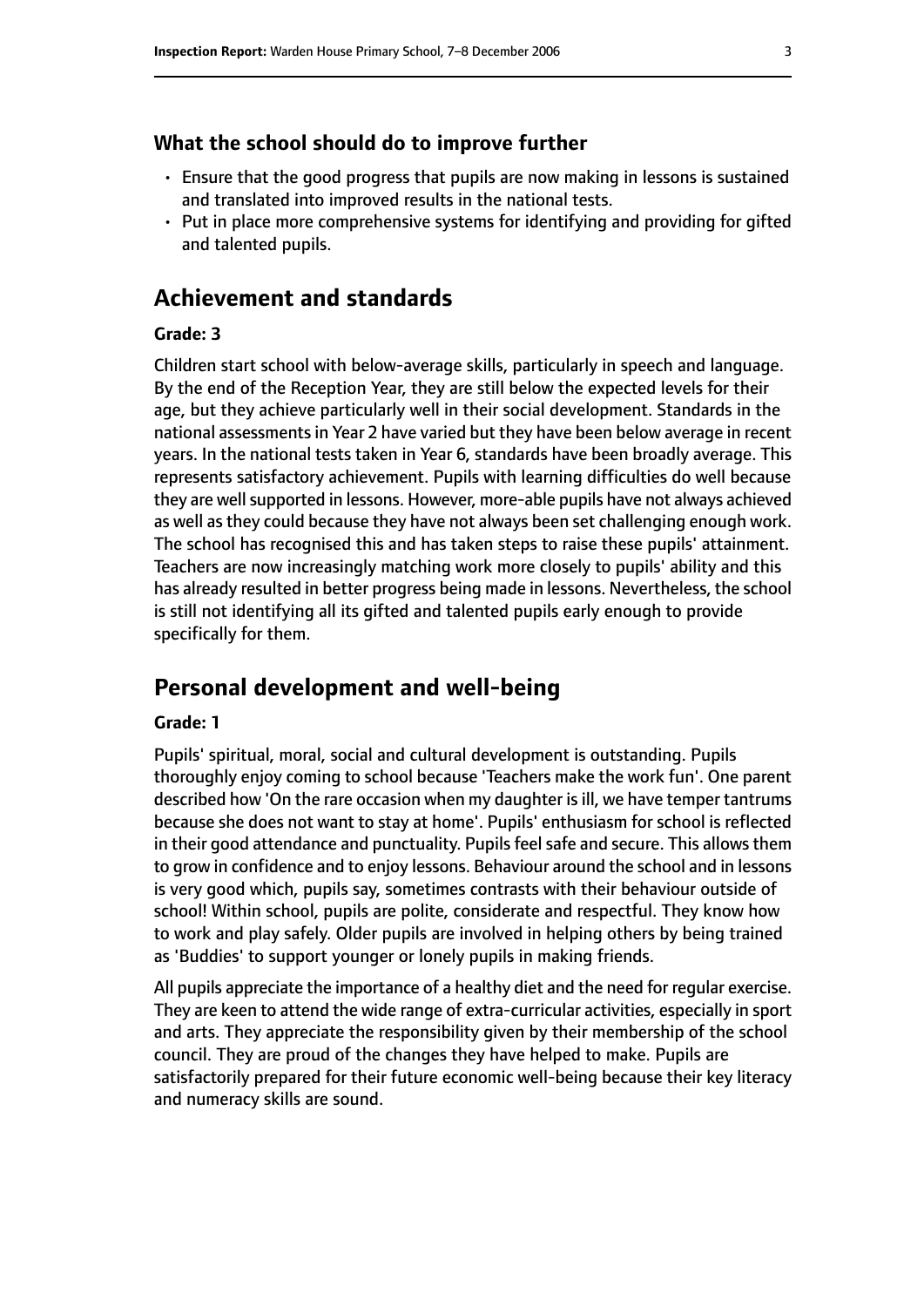# **Quality of provision**

#### **Teaching and learning**

#### **Grade: 2**

Lessons are well planned to build on what pupils have learnt before. This means that work in lessons is matched more closely than it has been in the past to pupils' different abilities. Teachers get on very well with their pupils, which helps to motivate them so that they want to learn. Teachers generally explain their expectations clearly at the start of each lesson, although sometimes this better identifies the tasks that pupils are to carry out rather than what pupils are expected to learn. A particular success of teaching is that teachers increasingly make learning fun by making good use of interactive whiteboards and by imaginatively linking subjects together. For example, pupils working with Ordnance Survey maps in geography to determine routes draw on their literacy work on writing instructions and numeracy skills to calculate distance. On those occasions where learning is satisfactory rather than good, it is because teachers do not expect enough of their pupils. In these lessons, too long is allowed for some tasks so that the pace of learning slows.

Very good marking in literacy shows pupils how well they are doing and how they can do better. In other subjects, the quality of marking varies considerably. In some subjects, work is merely ticked to acknowledge it has been completed.

#### **Curriculum and other activities**

#### **Grade: 2**

The school is increasingly developing links between subjects to make topics interesting and relevant to the pupils. Pupils' progress in literacy and numeracy is being boosted through their work in other subjects. Setting by ability in mathematics and English has helped teachers to plan accurately to meet the needs of pupils of different abilities. Having found that it works, the school has extended setting to science in Year 6 and phonics in Years 1 to 3. Pupils enjoy the opportunities they have to learn French in Years 3 to 6 and to receive sports coaching from the specialist teachers who visit regularly from the local secondary school.

Pupils benefit from a wide range of popular clubs and other extra-curricular provision, including those run as part of the extended schools provision. Pupils are selected by ability for participation in the art club. The school has generally, however, been slow to recognise and provide specifically for its gifted and talented pupils, which has contributed to some more able pupils not always having done as well as they could.

#### **Care, guidance and support**

#### **Grade: 1**

Pupils' personal development is outstanding because pupils are so well cared for and supported. Pupils get on very well with their teachers and other adults and this contributes to what parents describe as 'a very friendly, caring school atmosphere'.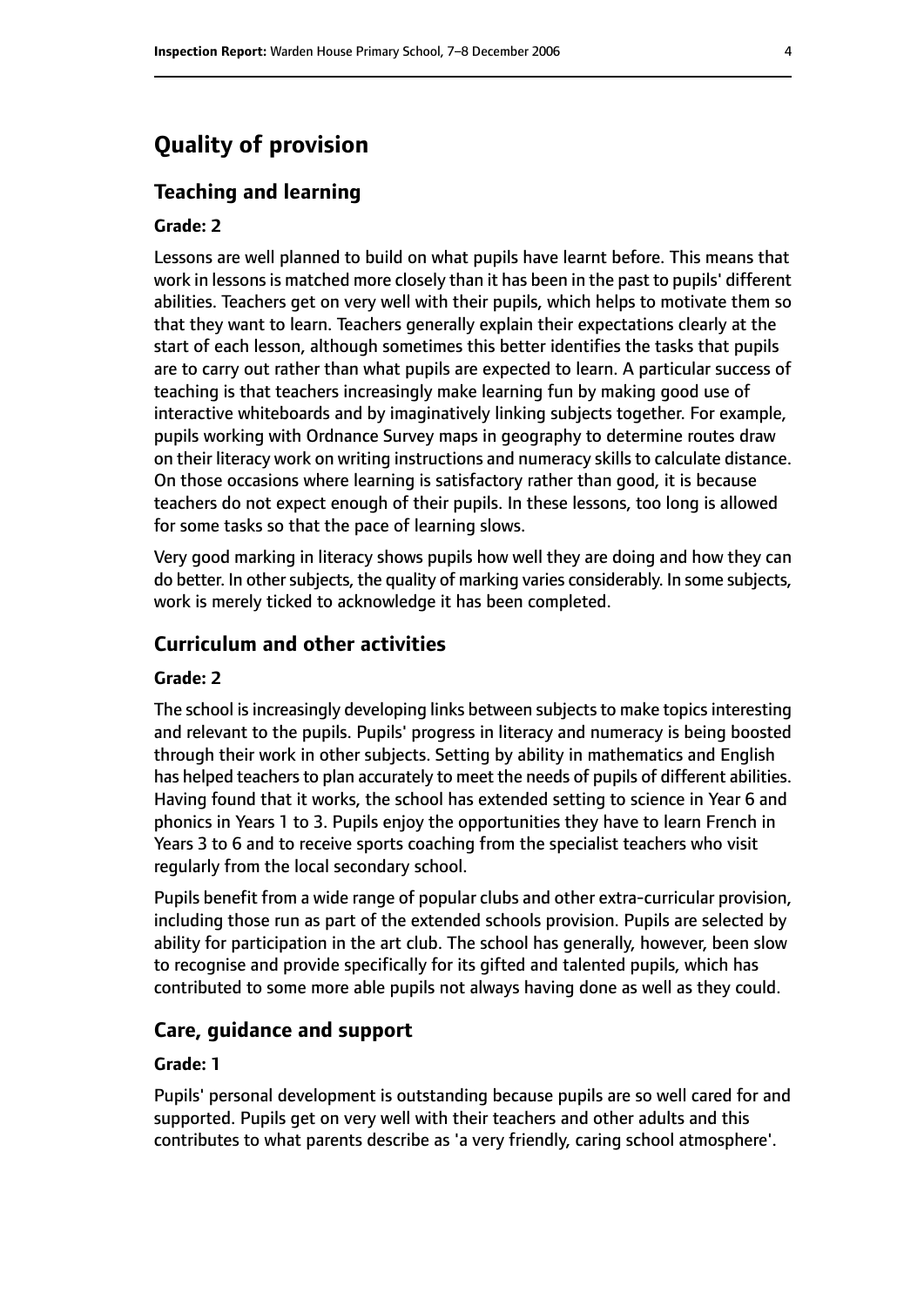Teachers encourage pupils to listen to and respect each other and to show initiative and independence. As part of its extended provision, the school offers strong support to families, for example, through encouraging parental involvement in healthy eating initiatives. The school is a very inclusive school which places strong emphasis on catering for individual need. Vulnerable pupils and those with learning difficulties are especially well supported, often drawing very effectively on the assistance of outside agencies. This helps these pupils to make good progress. All pupils have clear targets in English and mathematics that show them what they need to do to improve their work. This is contributing to the better progress they are now making.

#### **Leadership and management**

#### **Grade: 2**

Strong recent improvements have followed from the reorganisation of senior management. The headteacher and senior managers have together succeeded in forging an effective staff team with a shared vision to provide the best for their pupils and an enthusiastic commitment to school improvement. This has always been a school where pupils feel valued. The school has now seized the challenge to raise academic achievement as well as it has pupils' personal development, although it recognises that more could be done to identify and support gifted and talented pupils. Teaching is monitored well against agreed criteria that emphasise learning. This has resulted in better awareness of successful teaching methods and has helped to ensure that pupils in each of the classes in every year group gain a consistent experience of learning. Governors are keen and knowledgeable. They provide good support and challenge to the school, contributing well to the identification of needs and to forward planning.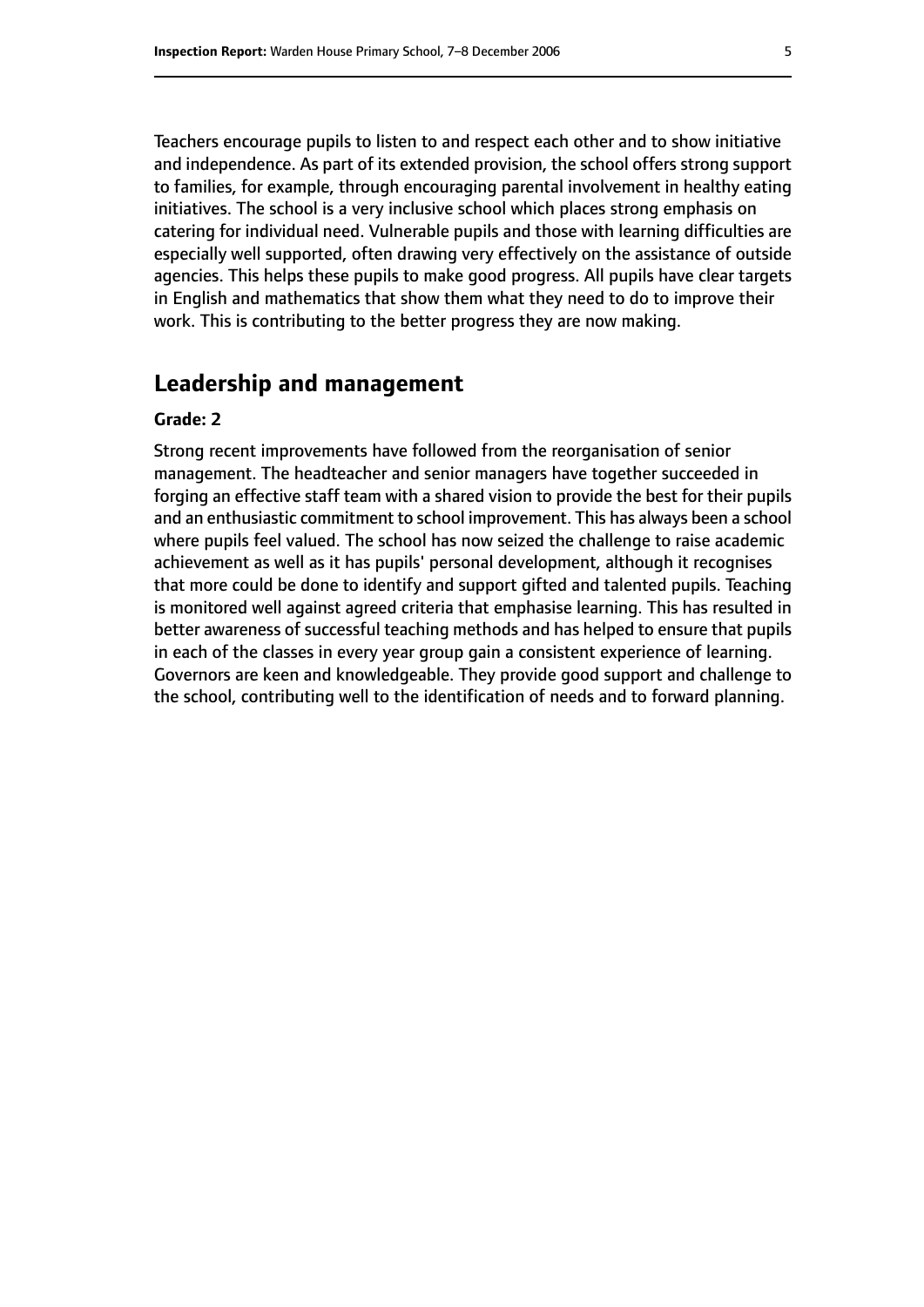**Any complaints about the inspection or the report should be made following the procedures set out inthe guidance 'Complaints about school inspection', whichis available from Ofsted's website: www.ofsted.gov.uk.**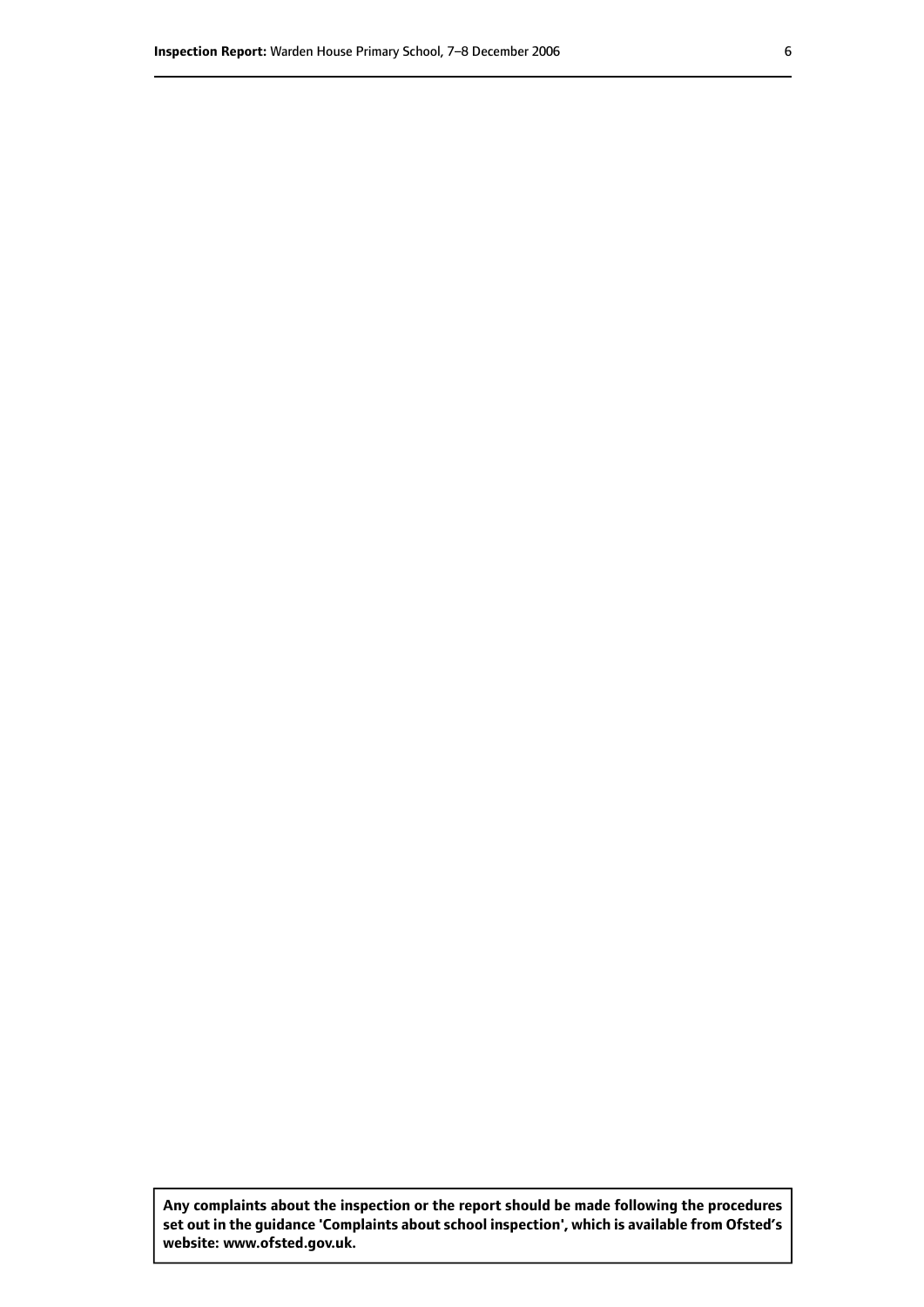# **Inspection judgements**

| Key to judgements: grade 1 is outstanding, grade 2 good, grade 3 satisfactory, and grade 4 | <b>School</b>  |
|--------------------------------------------------------------------------------------------|----------------|
| inadeauate                                                                                 | <b>Overall</b> |

# **Overall effectiveness**

| How effective, efficient and inclusive is the provision of education, integrated<br>care and any extended services in meeting the needs of learners? |     |
|------------------------------------------------------------------------------------------------------------------------------------------------------|-----|
| How well does the school work in partnership with others to promote learners'<br>well-being?                                                         |     |
| The quality and standards in the Foundation Stage                                                                                                    |     |
| The effectiveness of the school's self-evaluation                                                                                                    |     |
| The capacity to make any necessary improvements                                                                                                      |     |
| Effective steps have been taken to promote improvement since the last<br>inspection                                                                  | Yes |

# **Achievement and standards**

| How well do learners achieve?                                                                               |  |
|-------------------------------------------------------------------------------------------------------------|--|
| The standards <sup>1</sup> reached by learners                                                              |  |
| How well learners make progress, taking account of any significant variations between<br>groups of learners |  |
| How well learners with learning difficulties and disabilities make progress                                 |  |

# **Personal development and well-being**

| How good is the overall personal development and well-being of the<br>learners?                                  |  |
|------------------------------------------------------------------------------------------------------------------|--|
| The extent of learners' spiritual, moral, social and cultural development                                        |  |
| The behaviour of learners                                                                                        |  |
| The attendance of learners                                                                                       |  |
| How well learners enjoy their education                                                                          |  |
| The extent to which learners adopt safe practices                                                                |  |
| The extent to which learners adopt healthy lifestyles                                                            |  |
| The extent to which learners make a positive contribution to the community                                       |  |
| How well learners develop workplace and other skills that will contribute to<br>their future economic well-being |  |

# **The quality of provision**

| How effective are teaching and learning in meeting the full range of the<br>  learners' needs?                      |  |
|---------------------------------------------------------------------------------------------------------------------|--|
| $\mid$ How well do the curriculum and other activities meet the range of needs<br>$\mid$ and interests of learners? |  |
| How well are learners cared for, guided and supported?                                                              |  |

 $^1$  Grade 1 - Exceptionally and consistently high; Grade 2 - Generally above average with none significantly below average; Grade 3 - Broadly average to below average; Grade 4 - Exceptionally low.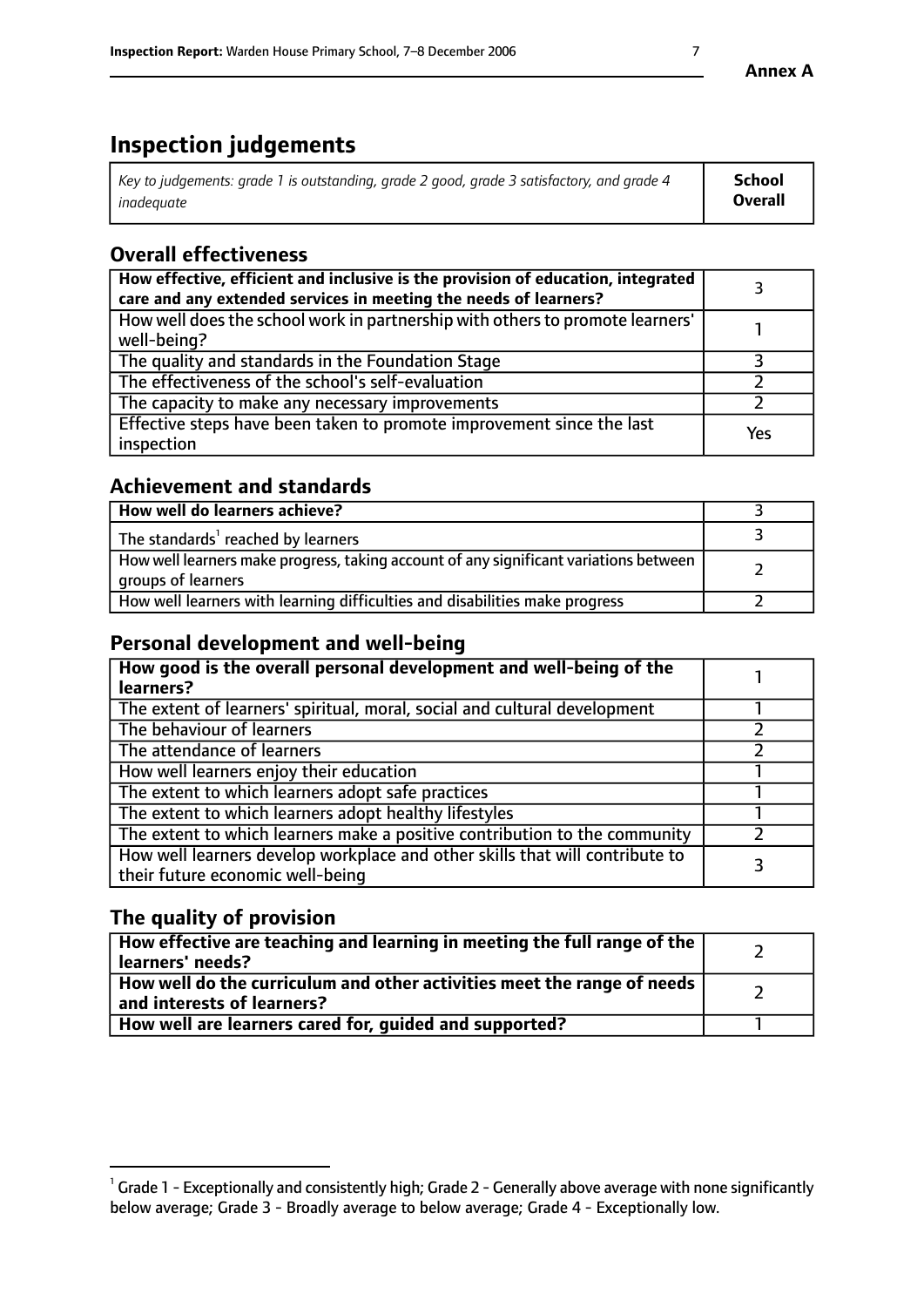# **Leadership and management**

| How effective are leadership and management in raising achievement<br>and supporting all learners?                                              |               |
|-------------------------------------------------------------------------------------------------------------------------------------------------|---------------|
| How effectively leaders and managers at all levels set clear direction leading<br>to improvement and promote high quality of care and education |               |
| How effectively performance is monitored, evaluated and improved to meet<br>challenging targets                                                 | $\mathcal{L}$ |
| How well equality of opportunity is promoted and discrimination tackled so<br>that all learners achieve as well as they can                     | 3             |
| How effectively and efficiently resources, including staff, are deployed to<br>achieve value for money                                          | 3             |
| The extent to which governors and other supervisory boards discharge their<br>responsibilities                                                  |               |
| Do procedures for safequarding learners meet current government<br>requirements?                                                                | Yes           |
| Does this school require special measures?                                                                                                      | No            |
| Does this school require a notice to improve?                                                                                                   | <b>No</b>     |